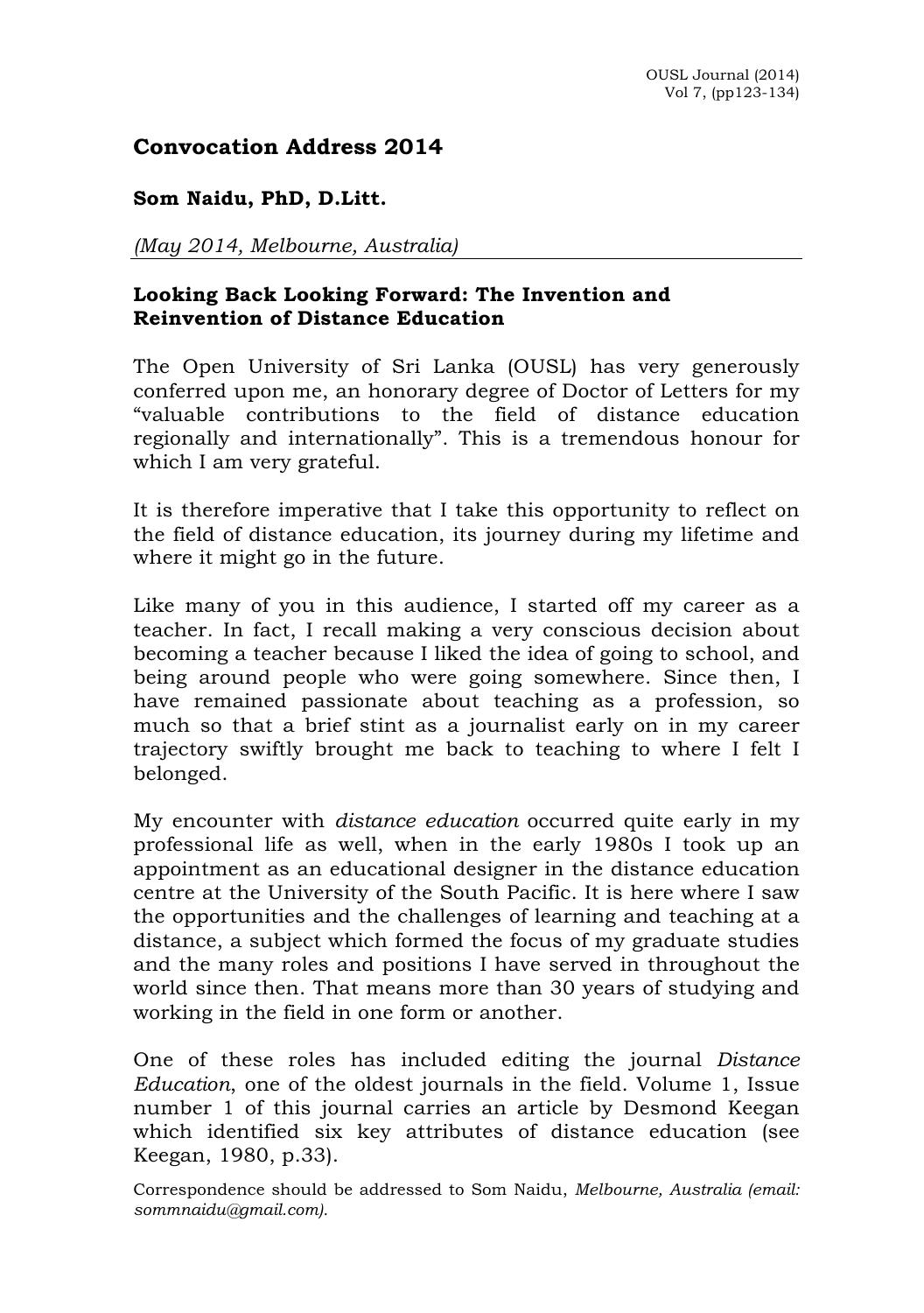These six attributes described what distance education looked like then! But what does it look like now? How are those defining attributes of distance education being interpreted today? Furthermore, what is it likely to look like in the foreseeable future? Let's take a look at them closely.

# **1. Separation of teacher and learner**

Distance education methods grew out of the need to meet the educational needs of those who could not be in the same place and time with the teacher. Its aim was to release educational practice from the shackles of the four walls of the classroom and make it accessible to anyone who wanted and/or needed it, and not just those who could afford the time and money.

As such distance education was a liberating force as it embraced the notions of openness (see Lewis, 1986; Rowntree, 1992). Moreover, it was borne out of the need to serve a socio-economic and political agenda geared towards improving the quality of life of the not so privileged members of our society earning it the label "Learning at the Back Door" (see Wedemeyer, 1981).

Today of course, the concept of openness conjures a lot more than merely access to educational opportunity. It includes the need to adopt *open educational practices*, *open scholarship*, and the use of *open educational resources* in learning and teaching (see http://www.oer-quality.org/; Naidu, 2013a). The value proposition of the adoption of open educational practices generally, and open scholarship in particular, is that education is a basic need that should be accessible to all, and as Amartya Sen reminds us, the path to real freedom because it is education that opens doors to meaningful choices that are so essential for social and economic development (Sen, 1999). In order to achieve this goal, there is a need to redefine copyright while protecting the rights and intellectual capital of the creators of educational content such as that proposed by the Creative Commons license framework (see http://creativecommons.org/about).

No organization demonstrates this fundamental concept better than institutions such as the Open University of Sri Lanka, for had it not been for the educational opportunities that organizations such as the OUSL affords, many of us would not be here in this room today doing what we are doing!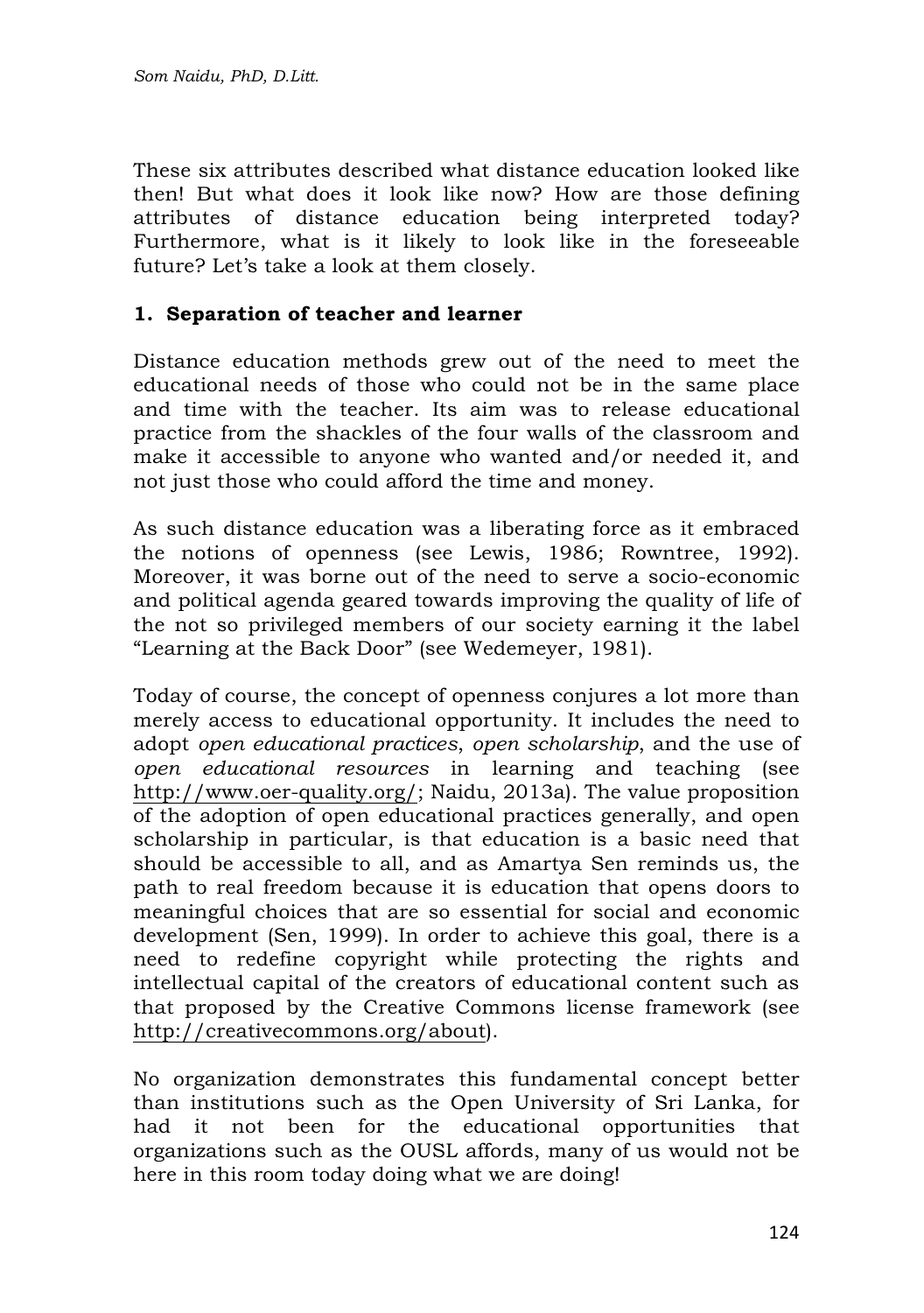## **2. Influence of an educational organization**

A critical attribute that has most clearly separated distance education from all the other forms of formal and informal learning is its *organized nature*, such that it is not mistaken for *independent study or learning* in informal settings (see Wedemeyer, 1981; Latchem, 2014).

Traditionally these forms of organized learning and teaching activities have been called by various names such as *Distance Education*, *Distance Learning*, *External Studies, Extramural Studies, Off-Campus Studies, Independent Studies, Correspondence Education, and Continuing Studies, etc*. The term used to refer to this kind of organized educational activity had much to do with the educational tradition of the organization that was offering the programs. And the term "distance education", perhaps more widely used than others, has often been questioned as an adequate description of the various organizational models that have been emerging under that banner (Rumble, 1989).

So as in the early-1980s, just as the term distance education superseded the term correspondence education, a variety of terms have emerged to include various forms of learning and teaching that look like distance education, namely *Open Learning, Flexible Learning, Blended Learning, Distributed Learning, Online Learning, and eLearning*. Each of these terms is describing some aspect of distance education, for among all other things, their one common trait is *organized educational provision* that does not require the learners and teachers to be in the same place and time (Paine, 1989).

Today however, while the influence of the organization remains a hallmark feature of distance education, the range of providers is much broader and larger. These comprise dedicated distance teaching organizations, conventional campus-based organizations including reputable research-intensive Ivy League institutions such as Harvard, MIT and Stanford, virtual universities, and commercial, government and public sector agencies, as well as a whole range of private providers. There has been a tremendous expansion in organizations offering distance education programs so much so that it seems like everyone is offering such programs (see Gallagher & Garrett, 2013).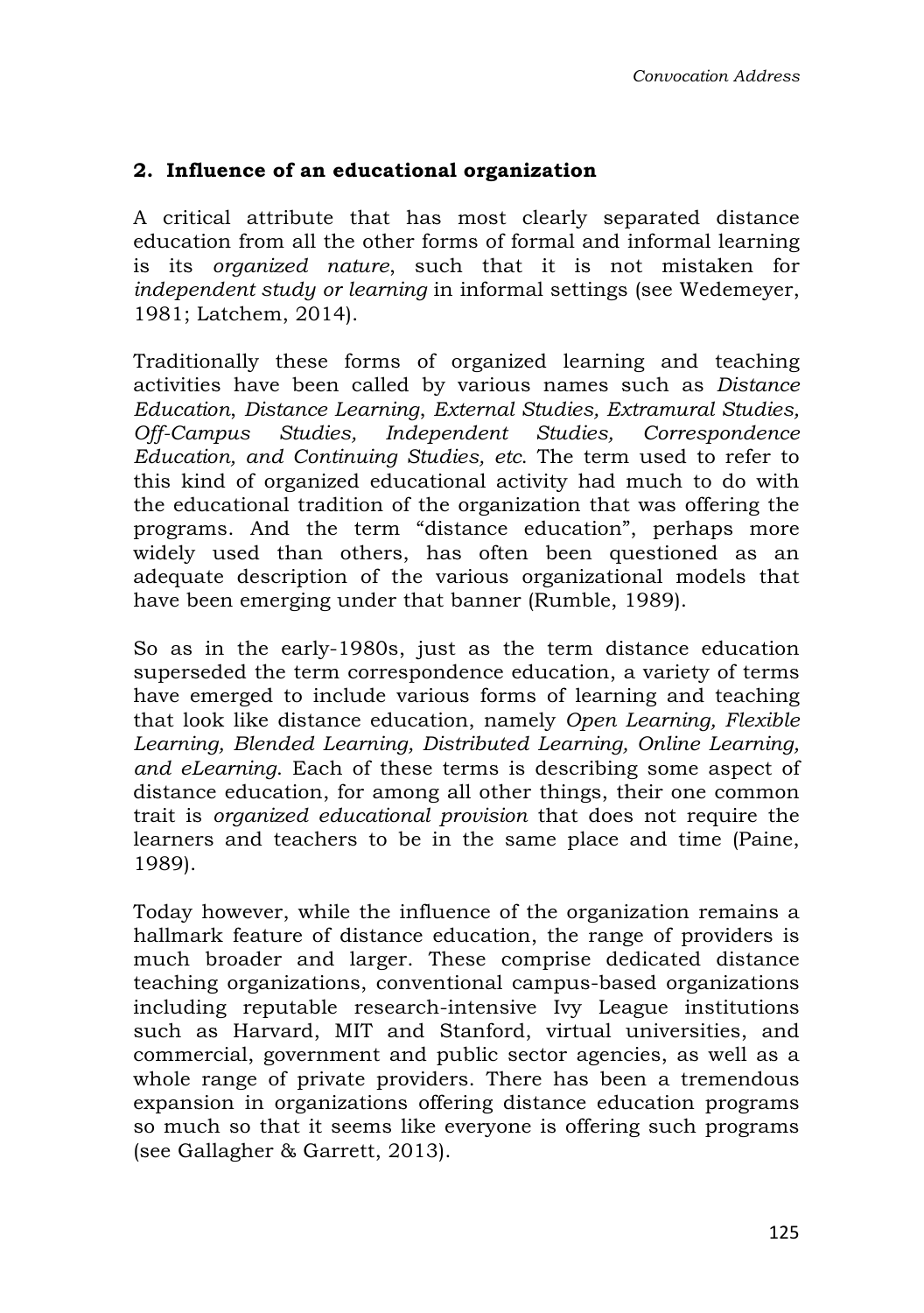The nature of the "educational organization" is also undergoing change from its traditional bricks and mortar form located in a specific physical setting. The educational organization of the future might be an entity such as the OER University which leverages the affordances of the Internet and the Web to bring together learners, teachers and willing educational partners to make education available to anyone, anywhere and anytime (see http://www.oer-quality.org/tag/oer-university/).

Educational provision can no longer be seen as the sole right or responsibility of the privileged nor any particular type of organization. A variety of players are emerging on the scene to offer educational opportunities where it is needed, and in ways that best meet the needs of the students.

### **3. Use of media to unite teacher and learner**

Something was required to bridge the physical separation of the distance learner from the teacher and the teaching organization without anyone moving physically. In the early days, this was the role of the printed study materials. And while the printed materials afforded a great deal of *flexibility* and *independence* to the distance learner, as a medium for uniting the teacher and learner and carrying the educational content, it had its limitations. Students as well as teachers hungered for more to improve their distance learning and teaching experience. Something had to be done to lift this somewhat impoverished picture of distance education as learning at the back door.

The availability of affordable technologies offered considerable hope. First there was multimedia, then audio and video conferencing and more recently online learning tools. The use of these technologies to "unite the teacher and learner and carry the educational content", as Keegan had put it, has made the distance learning experience a lot more *effective, efficient* and *engaging*, so much so that distance education is increasingly being seen as not only a viable mode of learning and teaching, but one that is equally effective, and highly regarded in terms of parity of esteem (see Bernard, Abrami, Lou, Borokhovski, Wade, Wozney, Wallet, Fiset, & Huang, 2004).

Although, in its excitement to embrace the Internet and the Web for bridging the distance between the learner and the teacher, it is arguable that distance education has in fact further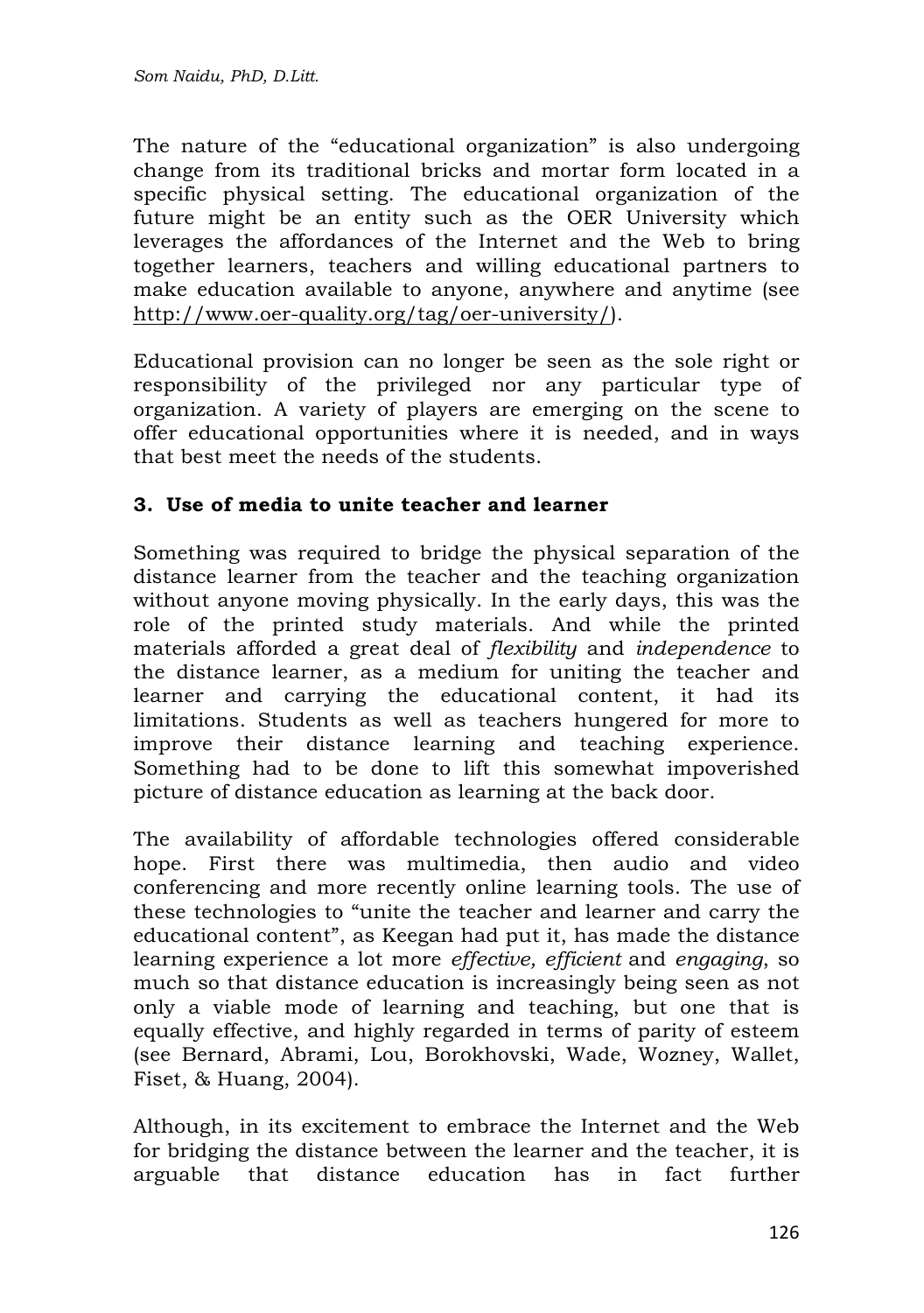disenfranchised those it set out to empower especially the very large numbers of students in developing contexts who do not have access to reliable and affordable Internet service (see Baggaley, 2008).

A classic example of this is the concept of *cloud-based learning* which is built around the use of the Internet as the backbone for learning and teaching. It incorporates bringing together teachers and tutors over the Internet to help learners at a distance on the assumption that learners are self-organizing systems and capable of learning by themselves with the help of open educational resources, lots of encouragement and motivation, and a little bit of guidance (http://bit.ly/3dsj42).

Ironically, this is what the printed study materials sought to do in earlier iterations of distance education on the assumption that adult distance learners were highly motivated and independent learners. We found that while the printed study materials afforded flexibility to the learner, in terms of the time, place and pace of their study, it did not suit many who needed a bit more help over and above that, hence the surge to integrate a greater degree of interactivity with occasional face-to-face meetings in the distance learning and teaching transaction.

Currently though the technology that is being utilized to bring together the learners and their teachers and mediate the learning and teaching process is different. However, whereas, the printed technology did not exclude anyone, contemporary tools and infrastructure such as the Internet does, and large parts of the developing world still have no or unreliable, and inequitable access to the Internet. Without reliable, affordable and equal access to the Internet, online educational resources such as those developed and promoted by organizations such as the Khan Academy (see http://bit.ly/1e5kGyU) will run the risk of becoming an elitist educational provision that will remain inaccessible to those without the requisite tools and technologies.

# **4. Provision of two-way communication**

A critical component of attempts to reunite and reconnect the distance learner, the teacher and the teaching organization without anyone moving physically has been the establishment of communication between the parties. The earliest forms of communication between distance learners and their teachers was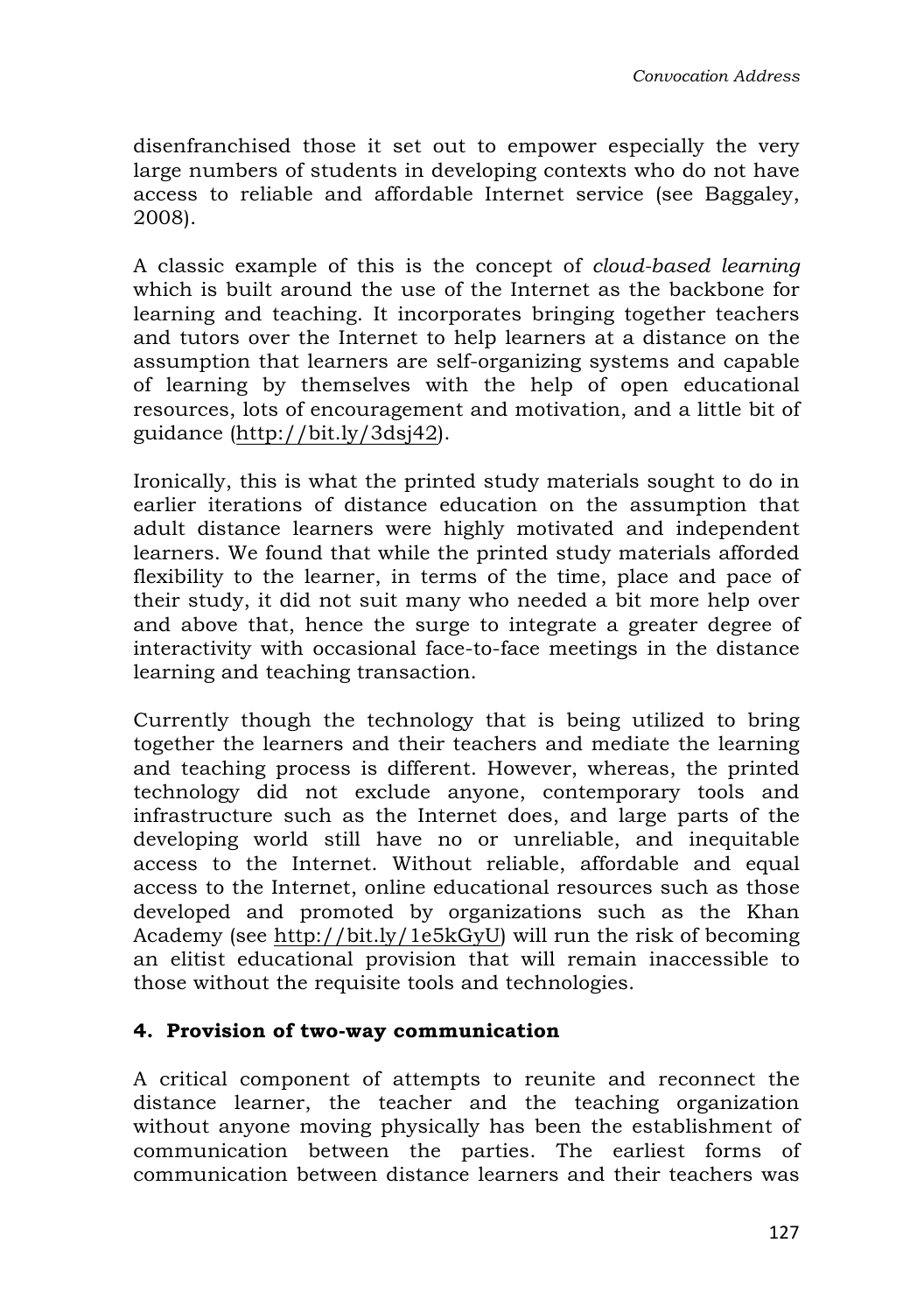#### *Som Naidu, PhD, D.Litt.*

correspondence with letters delivered by the regular postal services, hence the use of term *correspondence education* to refer to the operation.

In most cases however, this was a tiresome and frustrating experience as in those early days in the mid-nineteenth century postal mail was slow and unreliable. Today however, the postal service is a lot more reliable and speedy. In addition, a whole suite of contemporary technologies, ranging from audio and video conferencing, online messaging and emailing to social media tools are available to support two-way and multiple-way communication between learners, teachers and the teaching organization, both synchronously and asynchronously.

These technologies, especially the Internet and Web are responsible for the exponential growth of online education, including our current fascination with Massive, Open, Online Courses (see Naidu, 2013b). They are also responsible for promoting the view that knowledge and understanding is the result of communication, discussion and debate, epitomised by the concept of *connectivism* and connective knowledge (see Downes, 2012; Milheim, 2013; Siemens, & Downes, 2011).

In so doing however, contemporary communications technologies invariably excludes all those who do not have access to reliable and affordable connectivity to the Internet, especially those in large areas of the developing world. Yet that is where education is most needed to bring about the kind of development and as a result of it, the kind of freedom that Sen is talking about (see Sen, 1999).

Has contemporary distance education gone wrong, and if so then where and how? (see Baggaley, 2008; Cooper, 2013). Perhaps there is no one size that fits all. Perhaps there ought to be different models of distance education for different purposes, contexts, and learners (see Baggaley, 2009).

### **5. Possibility of occasional meetings**

Distance education methods did not set out to preclude face-toface meetings completely, as long as most of the time there would be no need for the learners and teachers to be in the same place and at the same time. However, if the need arose, and if it were possible, then occasional face-to-face meetings would be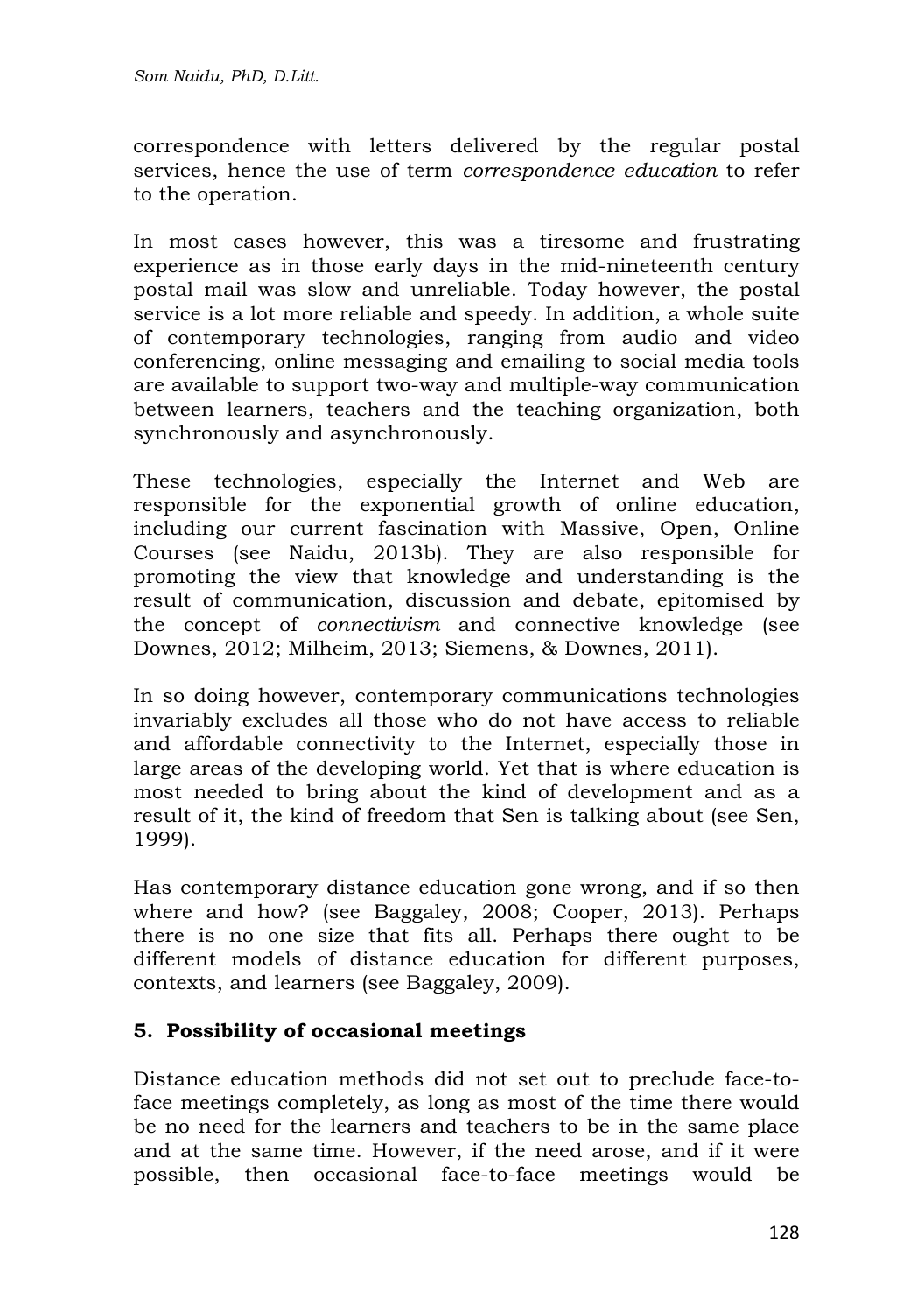organized, and depending upon their purpose these meetings could be made optional, so that students would not be required to attend, if they could not, or chose not to attend.

The purpose of these occasional gatherings could be many and varied. They might include meeting for laboratory work requirements in the Sciences and Engineering, give oral presentations as might be required in Business and Law, but also to network, socialise, and build a sense of community generally to break the loneliness of the distance learner and the overall tyranny of distance.

The earliest iterations of *online* distance education adopted a similar approach. Even with constant online connectivity, online learners and teachers hungered for occasional physical meetings, and as in the case of print-based distance education, for all sorts of reasons including learning and teaching and socialization purposes, leading to the emergence of the concept of *blended learning*, which was really blending online education with occasional face-to-face meetings.

In the early days, this would include travelling by road or air to the designated venue at some significant cost to the student, both in terms of time and loss of income. Now of course, with the availability of advanced communications technologies such as audio and video conferencing, online meeting and social media tools, the ability of distance learners to meet virtually for socialization and building community is significantly improved. And developments in technologies for conducting laboratory work remotely are eliminating the need for face-to-face meetings in the study of subjects like engineering and architecture at a distance (Lindsay, Naidu, & Good, 2007).

### **6. Participation in an industrialised form of education**

A final distinguishing feature of distance education is its adoption of industrial processes. In comparison with conventional educational practices which was characterised by the classroom lecture, tutorial and laboratory work, distance education appeared to look like an industrialised form of educational practice. This seemed like so, not only because of its progressive thinking in its use of technology for mediating learning and teaching and offering a choice to those who could not afford campus-based education, but more so because of its logistics which were characterised by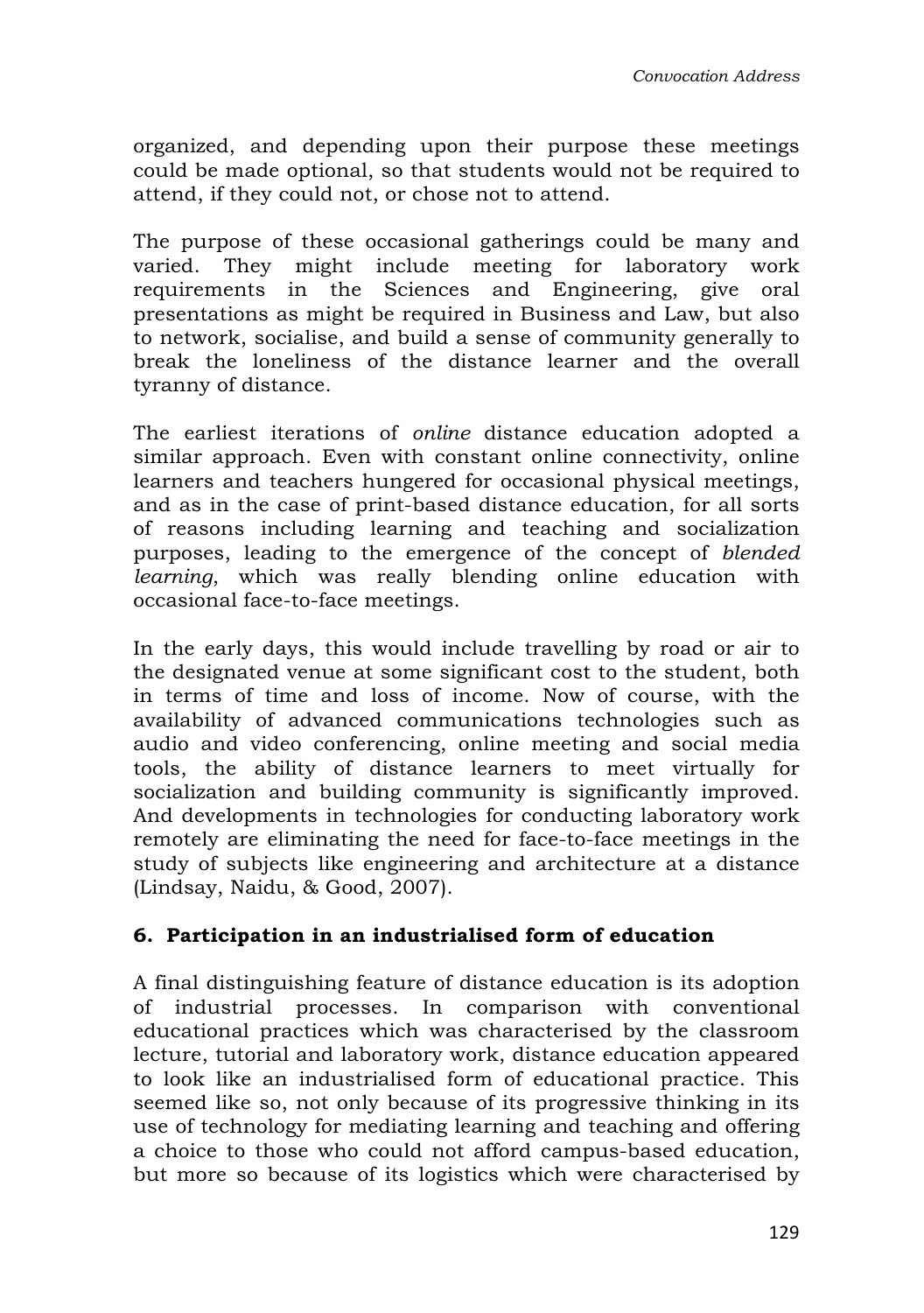specialisation of tasks and the division of labor, as was the case in the industrialization of our economy during the 18<sup>th</sup> century (Peters, 1983).

In conventional educational practice, the teacher is the aggregate of all educational functions. This includes designing the course, teaching it, assessing student work and providing learners with feedback, as well as engaging in research and scholarship in their field. In distance education however, these functions are disaggregated and carried out by specialists in specific areas of design, development, distribution, support, and research and evaluation. Moreover, this course may be delivered by a whole range of people including full time, part time or adjunct faculty.

In an increasingly competitive tertiary educational environment, with declining public funding for higher education, distance education methods including the disaggregation of teaching functions especially from those of research and scholarship are being seen and adopted as a viable way forward by many conventional campus-based educational organizations (Gallagher, & Garrett, 2013). A compounding factor is the proliferation of information and communications technology which is requiring a variety of additional teaching skills and competencies that have to be developed by staff, over and above subject matter knowledge, in order to be effective and efficient.

It is becoming increasingly difficult for the teacher, who is usually the subject matter expert, and not a trained teacher but a researcher by training to perform all of these tasks effectively and efficiently in the one role. As a result, the aggregation of the various functions of teaching and research and professional engagement in academe in the one role is undergoing change, leading calls for its disaggregation as has always been the case in distance education (see Rosenbloom, 2011).

# **In conclusion**

The current model of campus-based and face-to-face educational practice is increasingly becoming unsustainable, and there are many reasons for this. Foremost among these are the pressures that are at the heart of its funding model and the increasing availability of information and communications technologies that are opening up educational opportunities. There are many more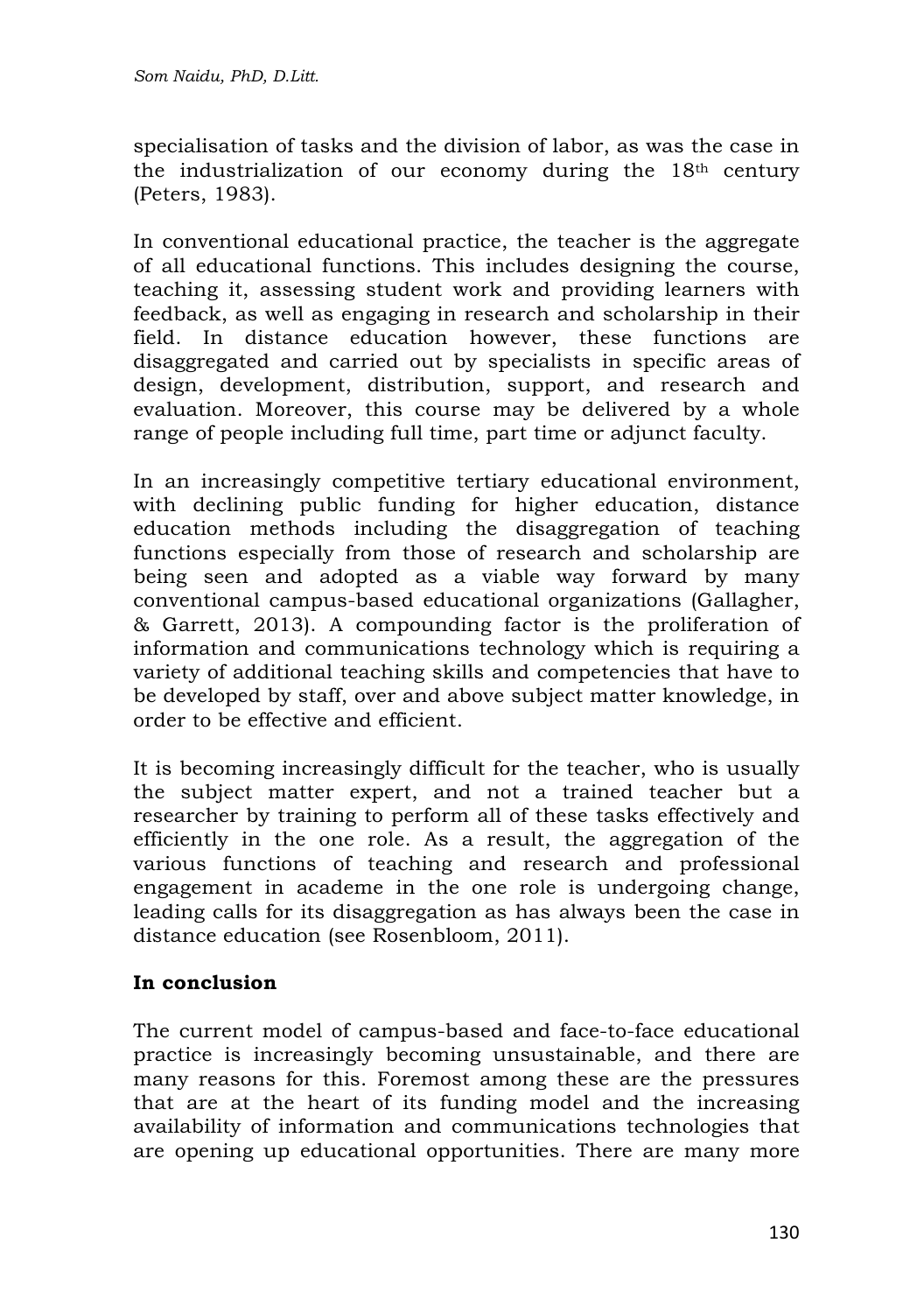routes for accessing educational content today (see Gallagher, & Garrett, 2013).

As a response to this, it seems that after years of existing on the periphery and competing for parity, distance education methods are appealing to mainstream educational provision. Conventional campus-based educational organizations are adopting practices that were pioneered by distance education, not as a cheaper and poorer option, but as a sustainable and viable response to the pressures and demands facing the higher education sector.

In the early days of the invention of this nontraditional form of education, distance educators walked alone and on the periphery and looked in from the back door. Today we have the support of mainstream educational forces and the company of Ivy League institutions which is heartening. A new norm is emerging and it is opening up access to educational opportunity, as well as learning resources. It is time for us in the field of open, flexible and distance learning to rise up and seize the day and this opportunity -- and based on our track record, to lay claim on the movement to transform education at all levels, not just higher education.

In this region, the Open University of Sri Lanka is well placed to lead this movement to liberate education and make it available to all and to especially those who can least afford it. This is a serious responsibility that requires careful thought to selecting and adopting teaching methods and appropriate technologies that are best able to support teachers and their learners in the context within which they live and work.

You and the Open University of Sri Lanka have the experience and the expertise to lead this charge! So go forth in the knowledge that you are part of a progressive educational movement that is here to stay and is poised to significantly influence future educational practice more generally.

Congratulations on your achievements, and I wish you all well. God Bless!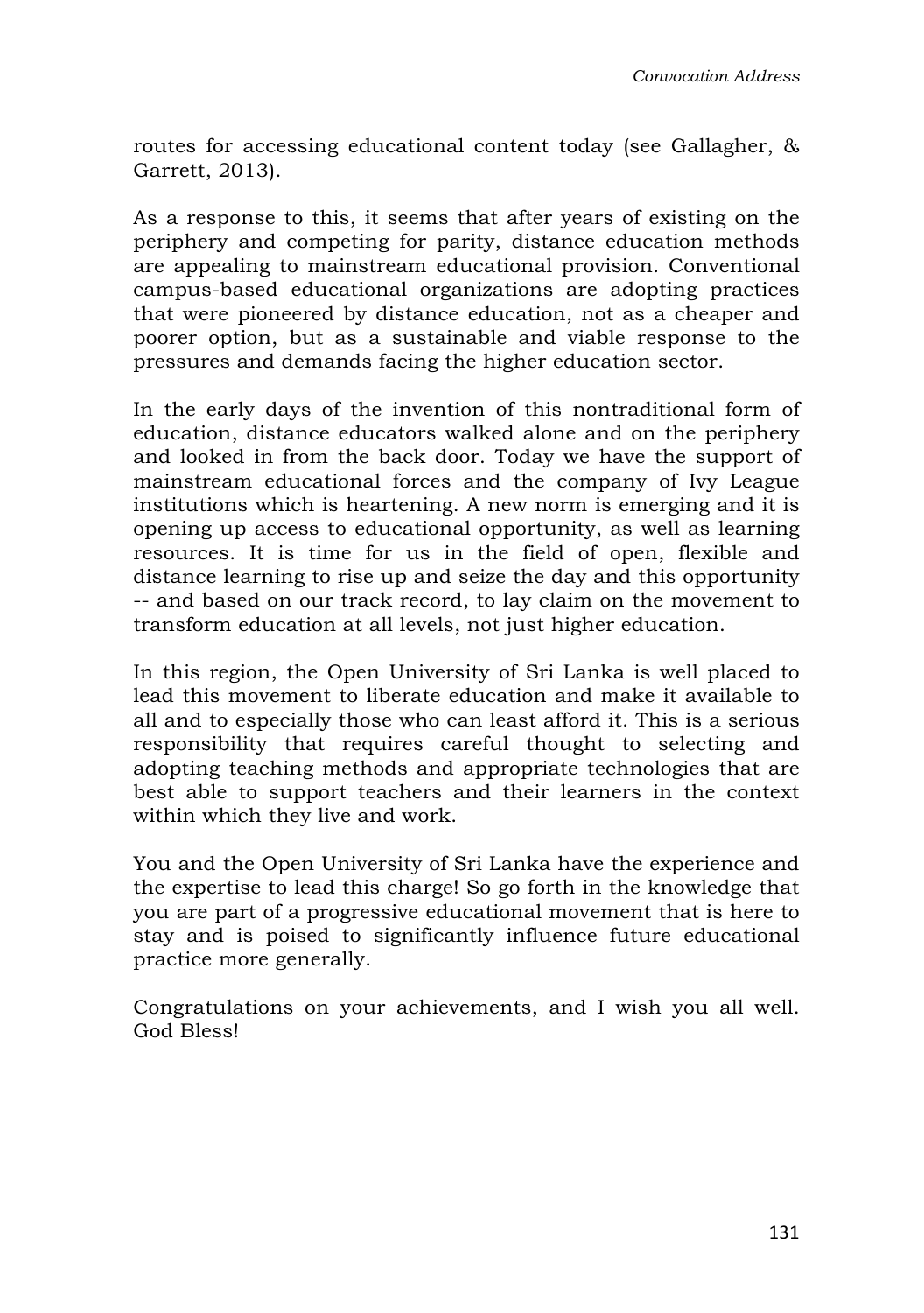### **Selected References**

- Baggaley, J. (2008). Where did distance education go wrong? *Distance Education, 29*(1), 39-51.
- Baggaley, J. (2009). Distance education: Yes, we can! *Distance Education*, *30*(1), 163–165.
- Bernard, R. M., Abrami, P.C., Lou, Y., Borokhovski, E., Wade, A., Wozney, L., Wallet, P.A., Fiset, M., & Huang, B. (2004). How does distance education compare to classroom instruction? A meta-analysis of the empirical literature. *Review of Educational Research, 74*(3), 379-439.
- Cooper, S. (2013). Prosthetic education: What happens when a computer marks your essay? *Arena: The Australian Magazine of Left Political, Social and Cultural Commentary, 125*, 54–55.
- Downes, S. (2012). Connectivism and connective knowledge: Essays on meaning and learning networks, National Research Council of Canada: http://www.downes.ca/files/books/Connective\_Knowledge-19May2012.pdf.
- Gallagher, S., & Garrett, G. (2013).*Disruptive education: Technology-enabled universities.* Sydney: United States Studies Centre at the University of Sydney. Retrieved from http://bit.ly/1cftFwH.
- Keegan, D.J. (1980). On defining distance education. *Distance Education, 1*(1), 13–36.
- Latchem, C. (2014), Informal learning and non-formal education for development, *Journal of Learning for Development, 1*(1), Retrieved fromhttp://bit.ly/Nw4ZH6.
- Lewis, R.(1986). What is open learning?, *Open Learning, 1*(2),5–10.
- Lindsay, E., Naidu. S, & Good, M. (2007). A different kind of difference: theoretical implications of using technology to overcome separation in remote laboratories. *International Journal of Engineering Education. Dublin Institute of Technology, Tempus Publications. (23)*4, pp. 772 - 779.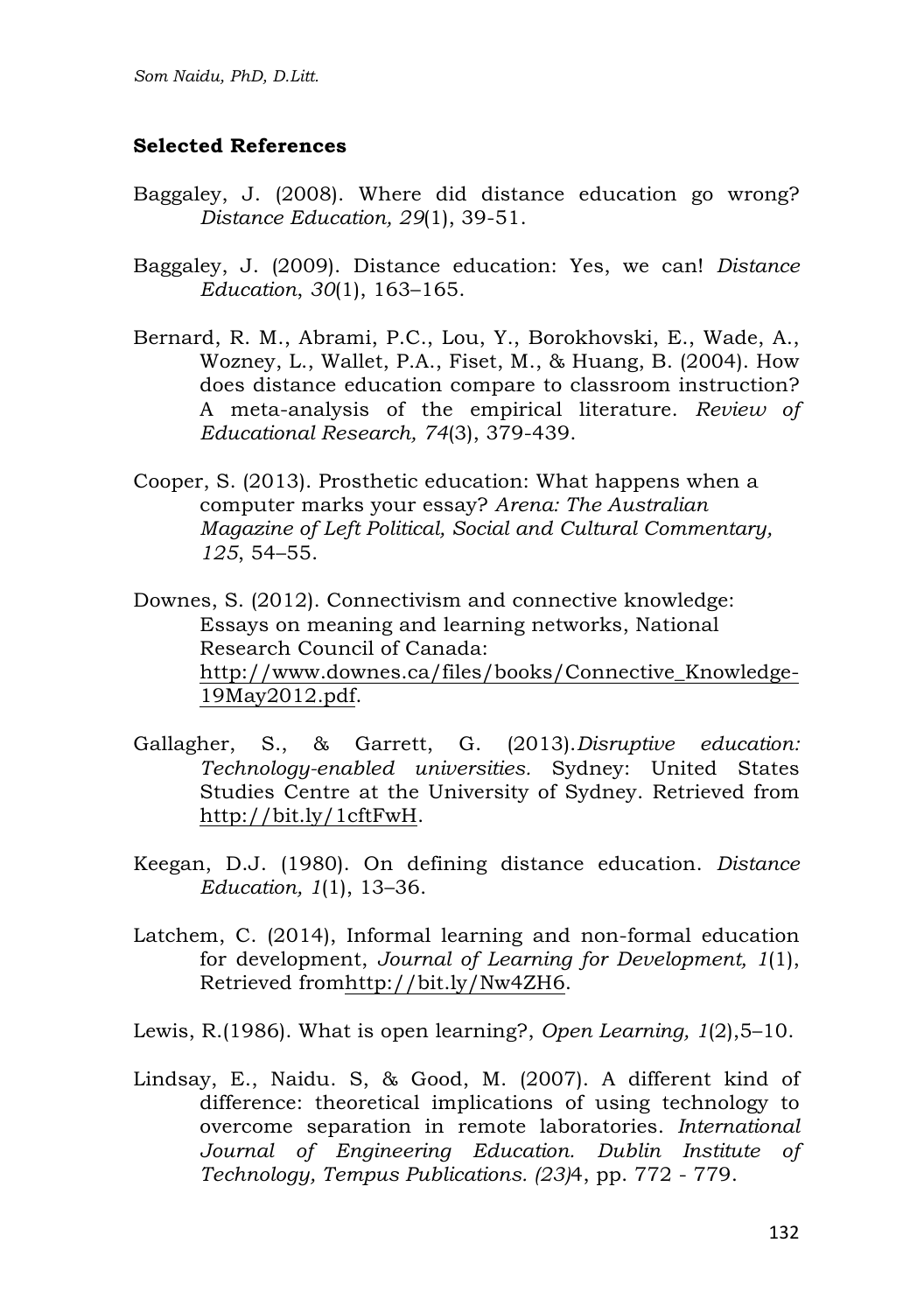- Milheim, W. D. (2013). Massive Open Online Courses (MOOCs): Current applications and future potential. *Educational Technology: The Magazine for Managers of Change in Education, 53*(3), 38–42.
- Naidu, S. (2013a). Rethinking Open Educational Practices. In S. S. Jena & S. Mitra (Eds.), *Schooling and beyond*, (pp 109-118), Delhi: National Institute of Open Schooling.
- Naidu, S. (2013b). Transforming MOOCs and MOORFAPs into MOOLOs Distance Education. *Distance Education, 34*(3), 253–255, doi: 10.1080/01587919.2013.842524.
- Paine, N. (Ed.). (1989). *Open learning in transition: An agenda for action*. London: Kogan Page.
- Peters, O. (1983). *Distance teaching and industrial production: A comparative interpretation in outline.* In D. Sewart, D. Keegan, & B. Holmberg (Eds.), Distance education. International perspectives, (pp. 95-113). London: Croom Helm.
- Rosenbloom, B. (2011). *The disaggregated Professor.* Retrieved form http://bit.ly/1hM99aS*.*
- Rowntree, D. (1992). *Exploring Open and Distance Learning*, London: Kogan Page.
- Rumble, G. (1989). 'Open learning', 'distance learning', and the misuse of language. *Open Learning, 4*(2), 28–36.
- Sen, A. (1999). *Development as freedom.* Oxford: Oxford University Press.
- Siemens, G., & Downes, S. (2011). Connectivism and Connective Knowledge (course: CCK11). University of Manitoba. Retrieved from http://cck11.mooc.ca/.
- Wedemeyer, C.A. (1981). *Learning at the back door: Reflections on non-traditional learning in the lifespan.* Madison: University of Wisconsin Press.